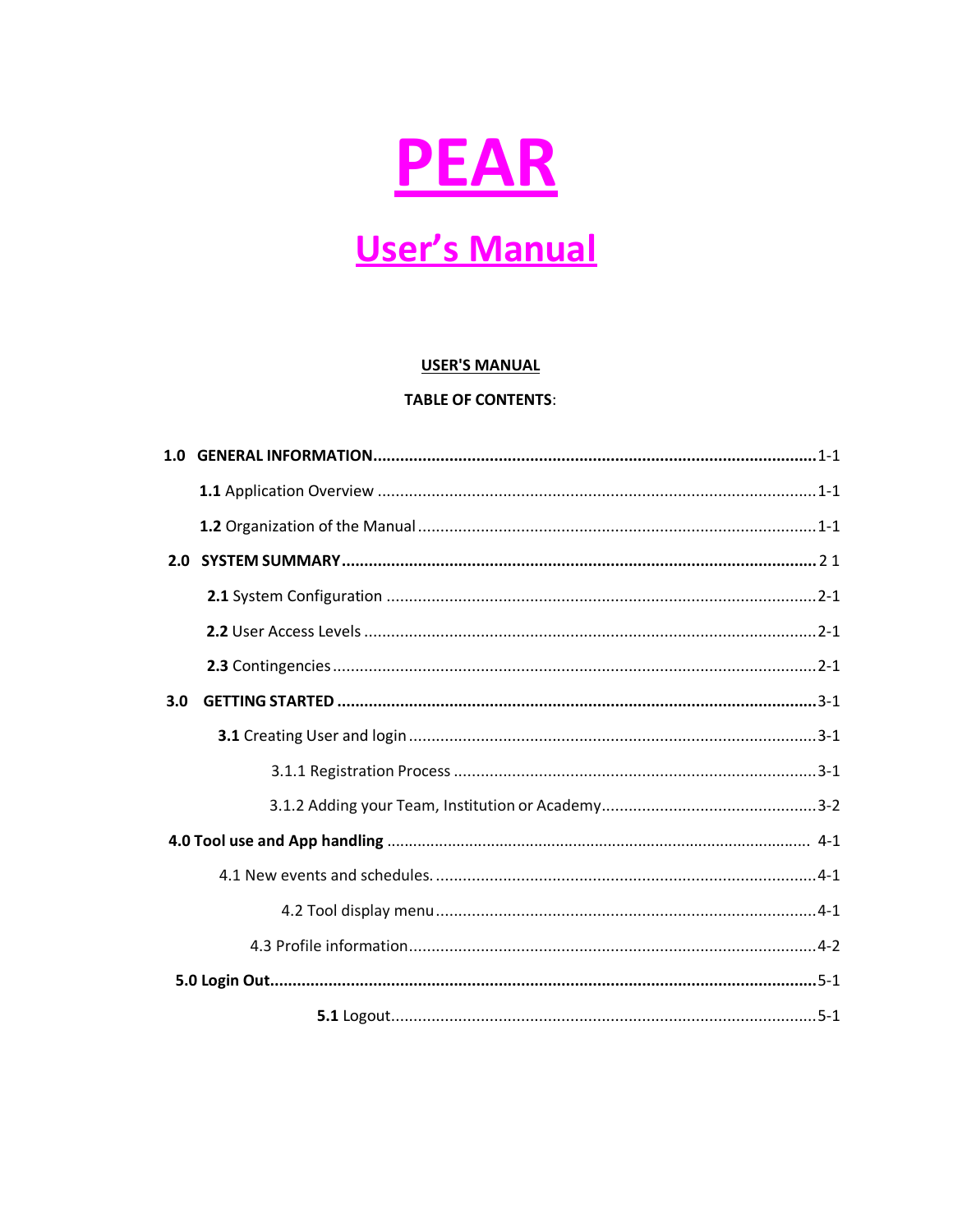# **1.0 GENERAL INFORMATION**

The General information section for this manual basically explains the terms of the application and the purpose for which it has been created.

### **1.1 Application Overview**

Pear is an application that has been specially created for Team Coaches, Team Administrators, Kids, Teenagers and just basically any type of person. It allows you to keep control of your agenda and time. It is a great tool for Coaches because it helps them keep track of the whole team and practice sessions for that specific day. With this App You can check your upcoming competitions, create new events for the Team, schedule classes and even chat with your Team mates. PEAR App operates on mobile devices with either IOS or ANDROID system.

### **1.2 Organization of the Manual**

The user's Manual consists of five sections:

- 1. General Information
- 2. System Summary
- 3. Getting started
- 4. Using the System
- 5. Reporting

**The General Information section** explains in general terms the system and the purpose for which it is intended.

**The System Summary section** provides a general overview of the system that PEAR APP provides to its clients, its compatible with any ANDROID operating system and any IPHONE IOS operating system. It is very easy to download either you can do it with GOOGLE PLAY STORE for ANDROID or APP STORE for IPHONE. The application requires connection to Internet in order to save data to database, Data saved in database of the application can be seen using any major Internet browser. Afterinstallation on the device, PEAR APP can be used immediately without any further configuration.

**The Getting Started section** explains how to get PEAR APP installed in to your mobile device, this section would guide you through the steps to install it.

**The Using System section** provides a detailed description on how the PEAR APP system works.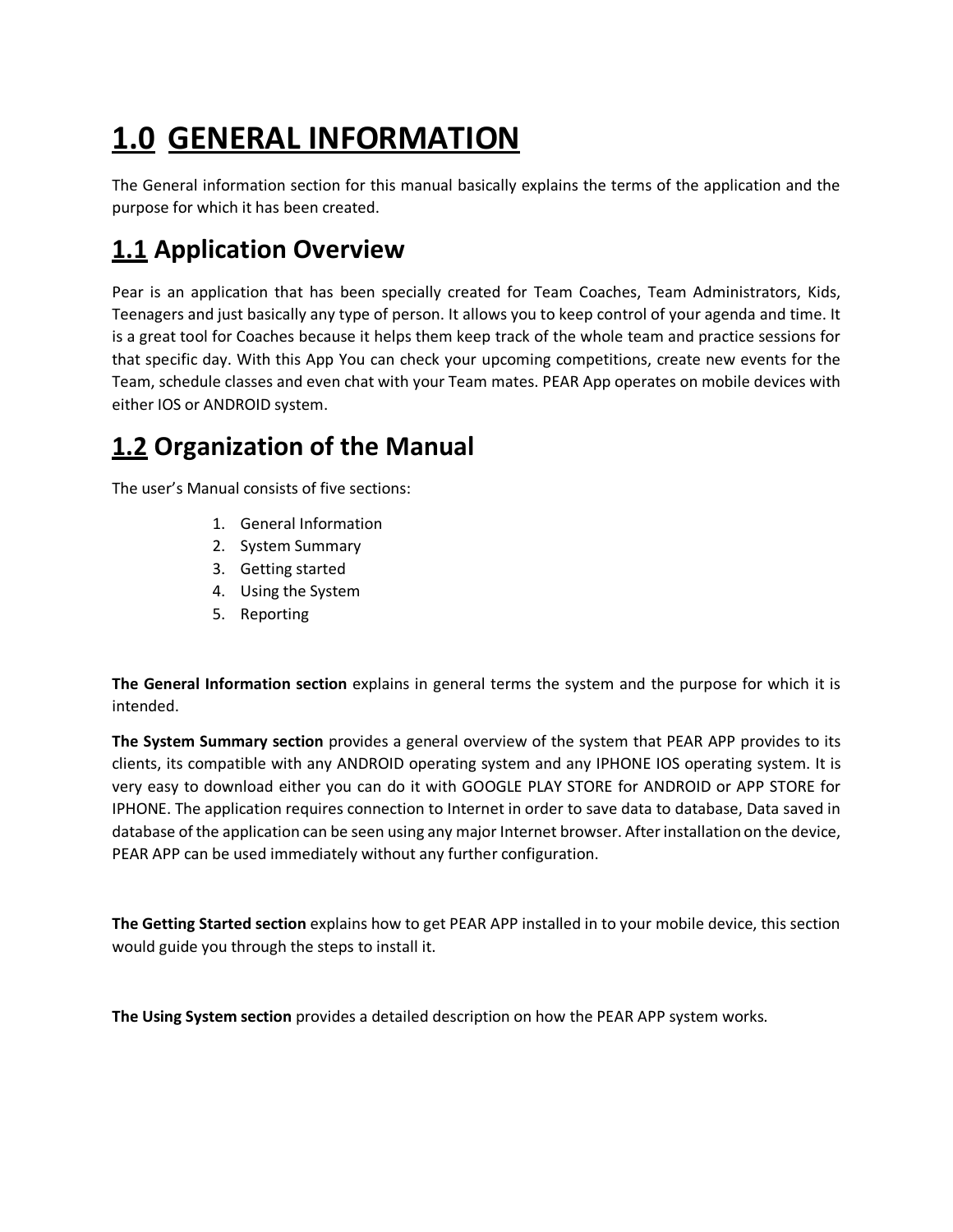**The PEAR APP Ordering section** describes in what way the information is being collected by the applications operating system and it`s being presented to our application data base, so our clients can have access to that information as well.

# **2.0 System Summary**

System Summary section provides a general overview of the system. The summary outlines the uses of the system's hardware and software requirements, system's configuration, user access levels and system's behavior in case of any contingencies.

## **2.1 System Configuration**

PEAR APP operates on mobile devices with ANDROID OPERATING SYSTEM and IPHONE IOS SYSTEM. The application requires connection to Internet in order to save data to database, Data saved in database can be seen using any major Internet browser. After installation on the device PEAR APP can be used immediately without any further configuration.

### **2.2 User Access Levels**

Everyone can use application, but only registered users are able to save data to database.

## **2.3 Contingencies**

In case there is no Internet connection available data cannot be saved in internal memory of the operating device.

# **3.0 GETTING STARTED**

Getting Started section explains how to get PEAR APP installed into your cell phone device, this section would briefly explain to you how the PEAR APP works.

## **3.1 Creating user and Login**

PEAR APP consist on basic steps to set up your account, here are Step by Step on how to set up your account.

## **3.1.1 Registration process**

If you have never done the registration process you would need to create your own personal account in PEAR by following these upcoming steps: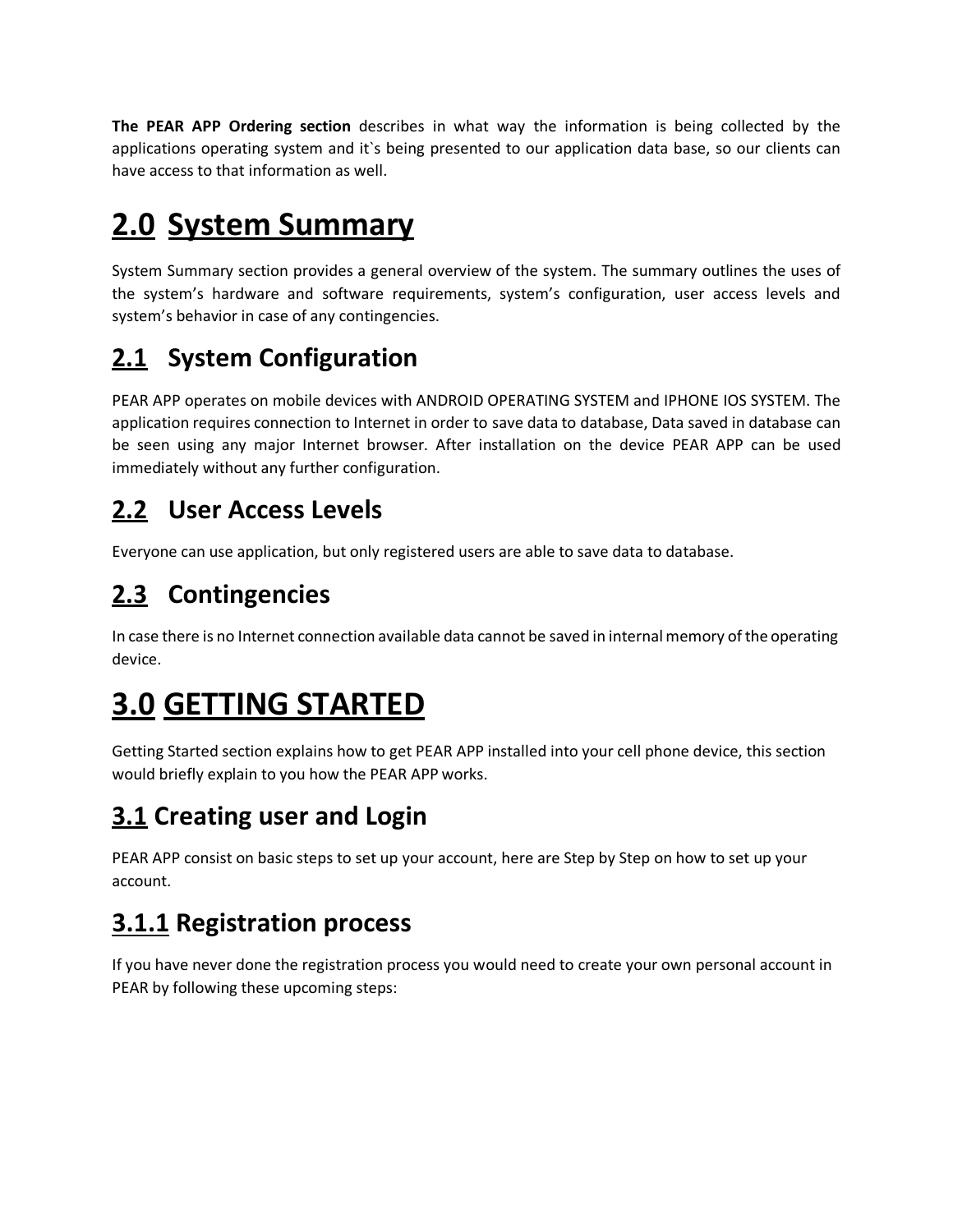### **Creating user and Login**

**1.** Access **PEAR APP** either by downloading it through **GOOGLE PLAYSTORE for ANDROID OPERATING SYSTEM or APP STORE for IPHONE IOS OPERATING SYSTEM,** once you have it download you will see in the first screen an option that says SIGN UP, you go ahead and select the option and follow these simple steps.



#### **Log in Form.**

In the form of Log In asks us the following data:

#### **Email address:**

Mail from the user who has access to the application.

#### **Password:**

Password that has the following values two uppercase letters, two lowercase letters, two special characters (@, /, #, \$, %, & ...), two numbers (1,2,3,4,5,6, 7, 8, 9, 0).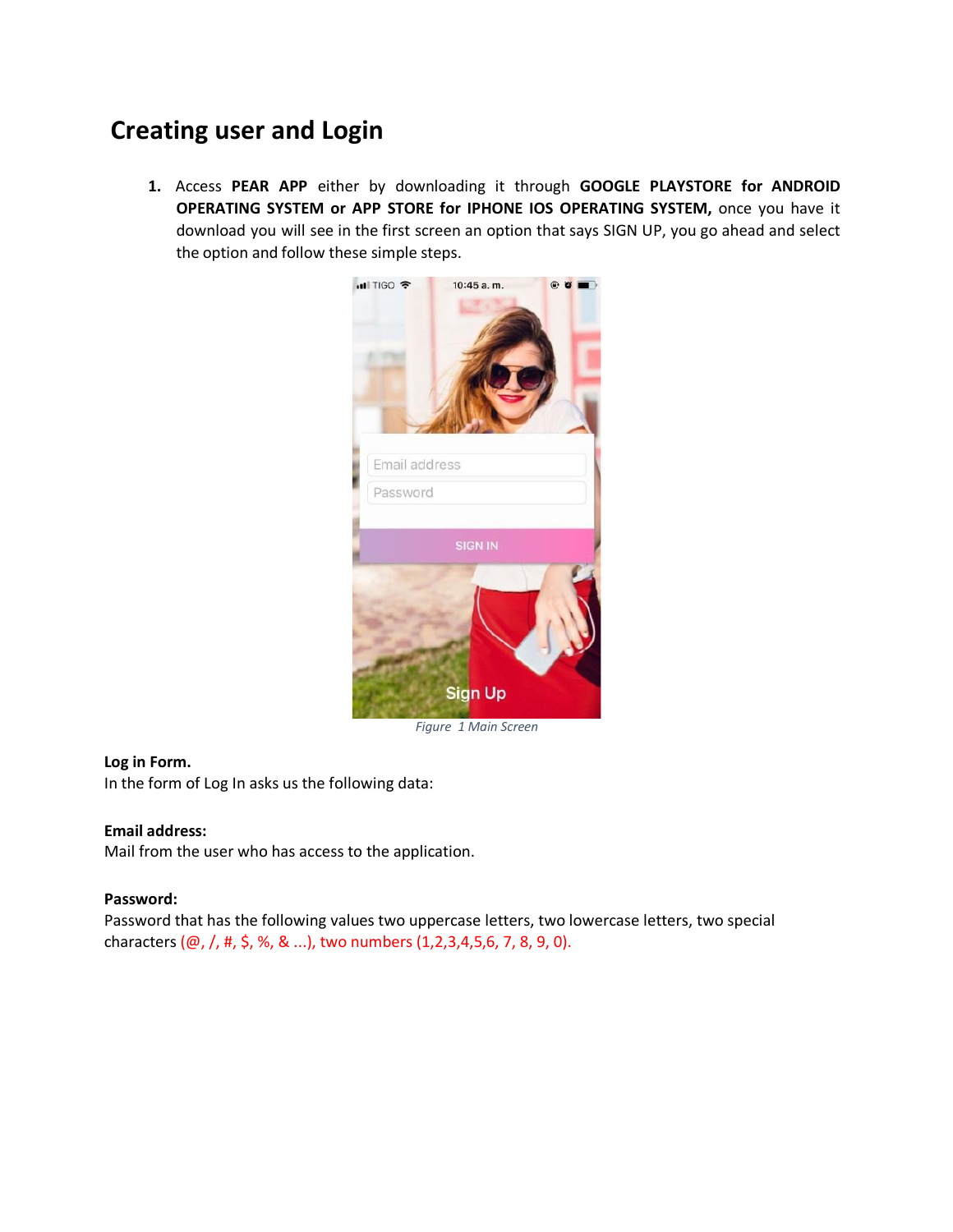**2.** Once you have selected the option **SIGN UP** it will automatically take you to a screen which will request some personal data to get you register and ready to go. (e-mail, name, last name, birthday date, contact number, password)

| Back                                      | <b>New profile</b> |  |  |  |
|-------------------------------------------|--------------------|--|--|--|
| E-mail<br>example@me.com                  |                    |  |  |  |
| <b>Name</b><br>Sam                        |                    |  |  |  |
| <b>Last name</b><br>Smith                 |                    |  |  |  |
| <b>Birthday date</b><br>03/22/2004        |                    |  |  |  |
| <b>Contact number</b><br>(111) 111-1111   |                    |  |  |  |
| <b>Password</b><br>This field is required |                    |  |  |  |
|                                           |                    |  |  |  |
|                                           |                    |  |  |  |
| <b>JOIN US</b><br>$\sim$ $\sim$           |                    |  |  |  |

*Figure 2 Registration Screen*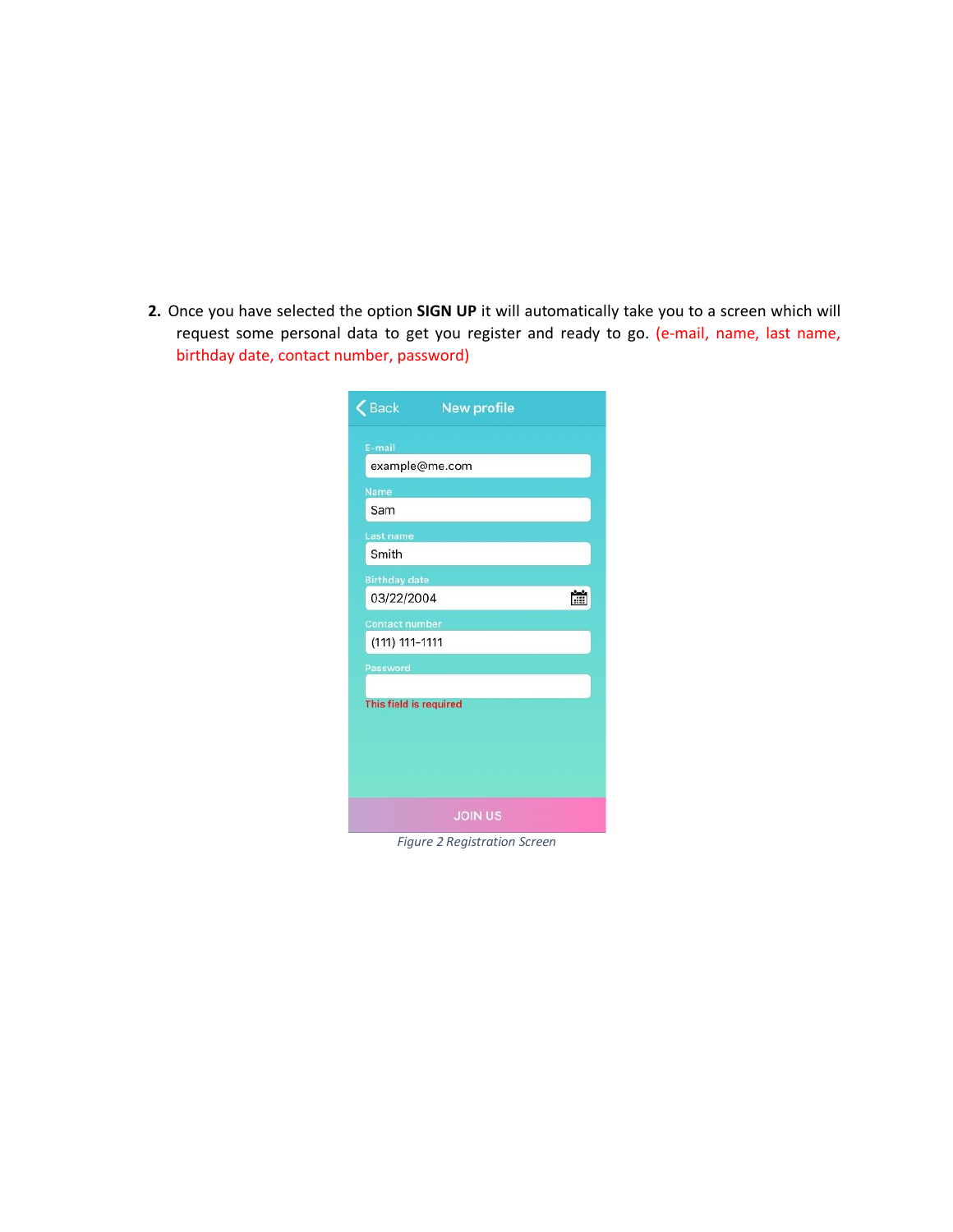#### **Adding your Team, Institution or Academy**

In this option you can go ahead and add your Team, Institution or Academy that you are already enrolled with, this is a general search of Teams, Institutions and Academy's around the United States.

1. Once you have already registered successfully, it will automatically take you to different screen which is going to ask you to choose your TEAM, which INSTITUTION/ACADEMY.



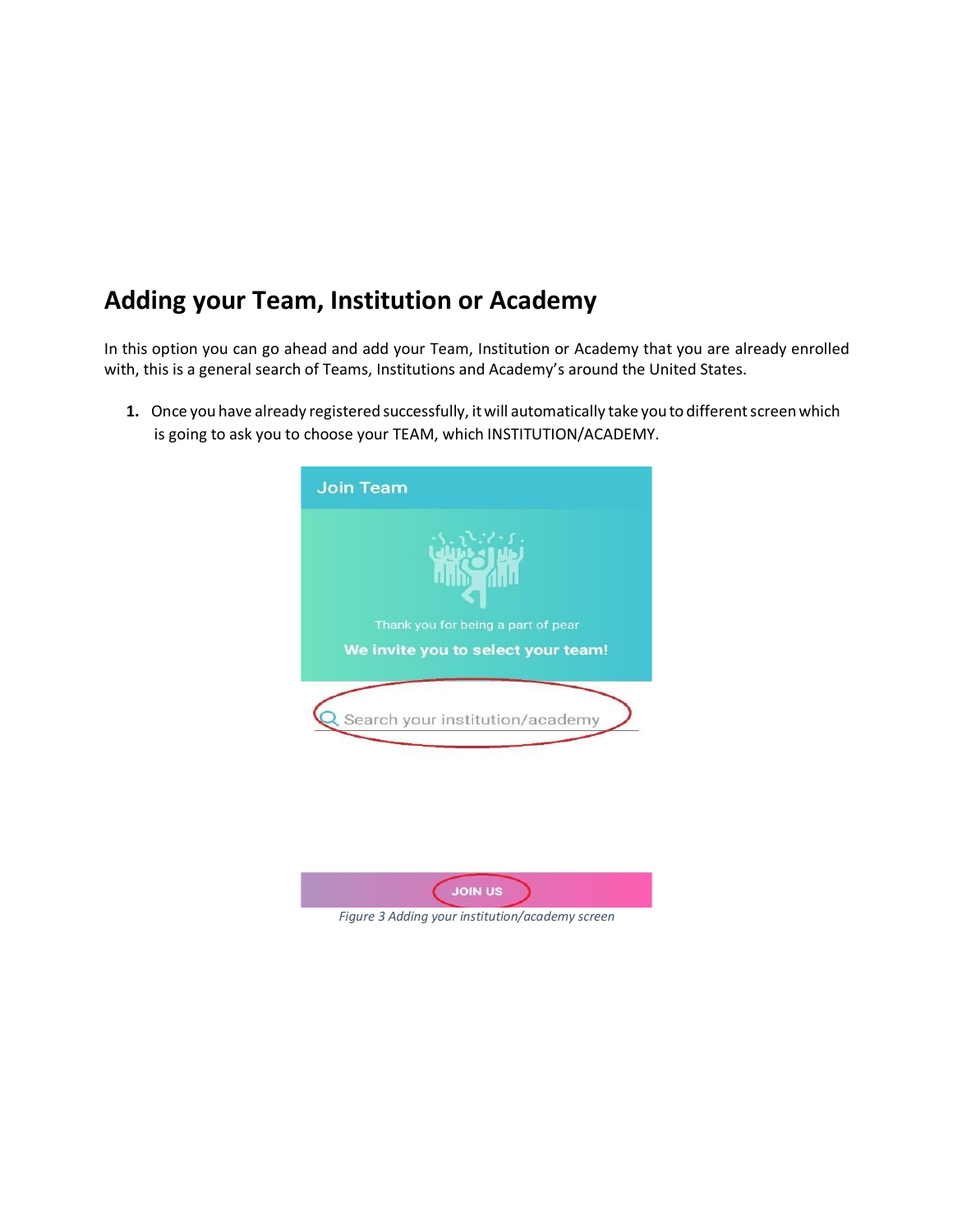**2.** Once you have chosen it will auto populate a question that says **SELECT YOUR TEAM**.

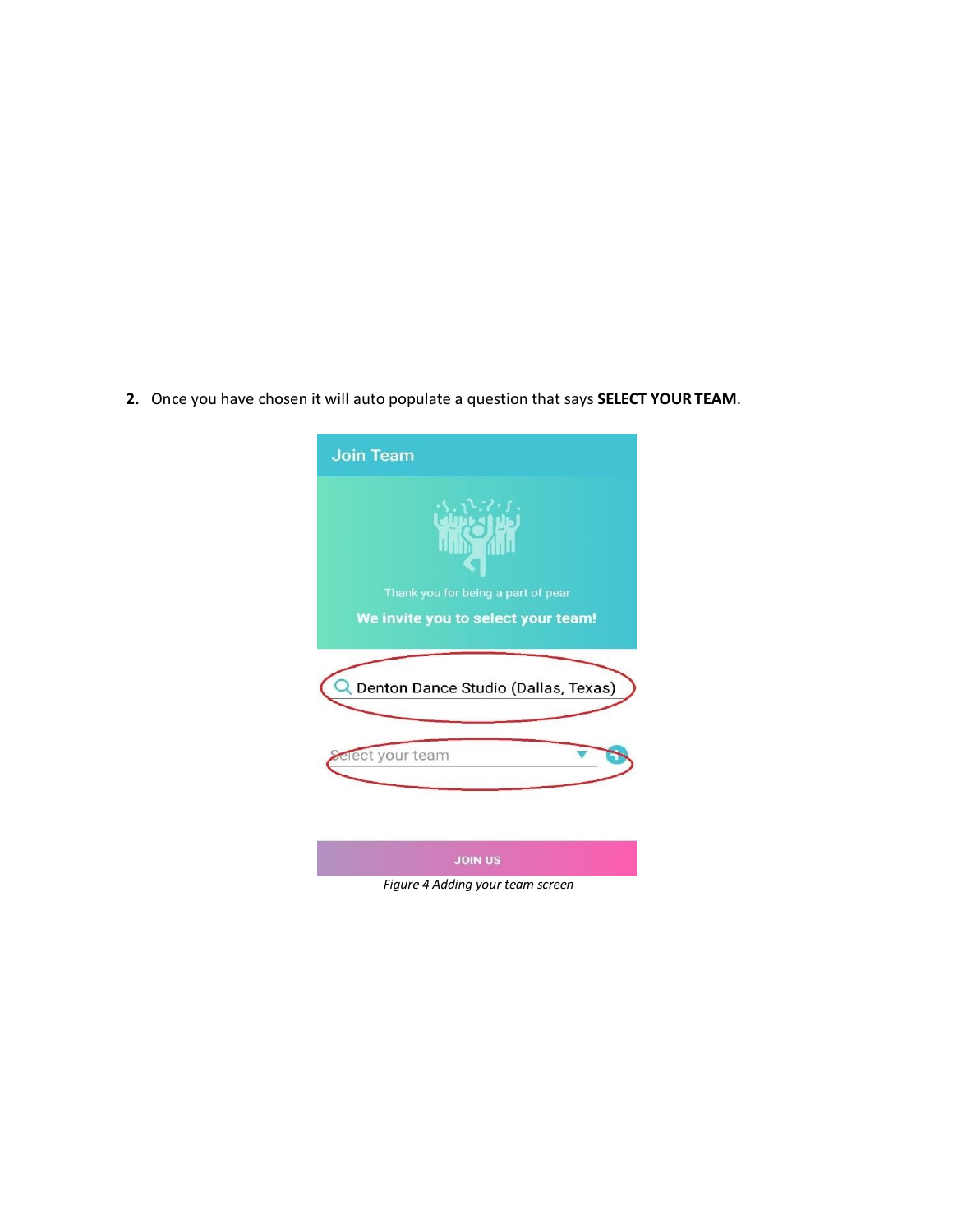**3.** Once you have it selected your team then go ahead and select **JOIN US** once again.



*Figure 5 Adding your team screen*

In case you already choose your Team, Institution or Academy and you are not able to find your Teams name it would automatically give you the option to create a new team.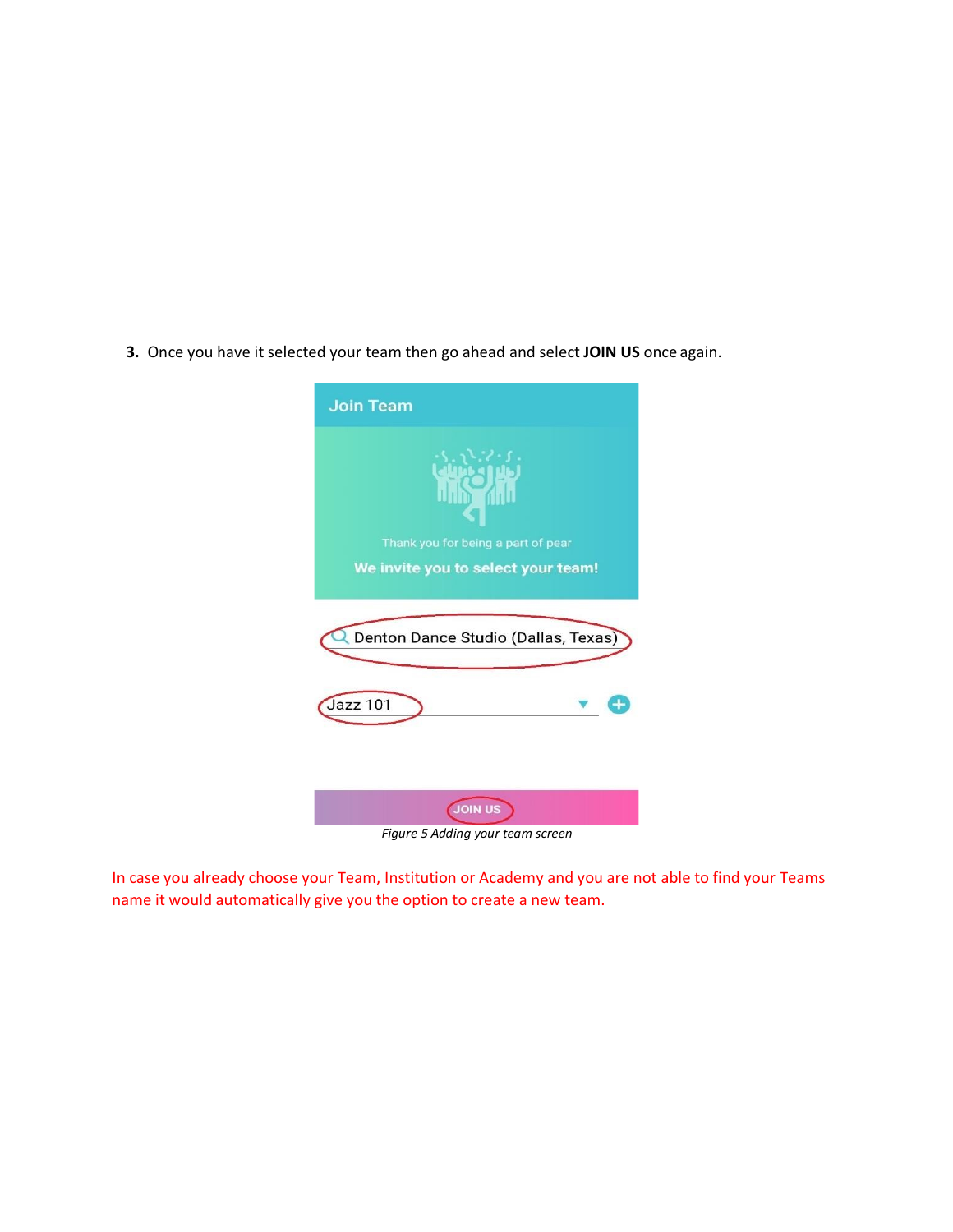**4.** Once you choose or create your team the App will open a new window where it will give to choose the occupation you manage in the team (Administrator, Coach, Other).

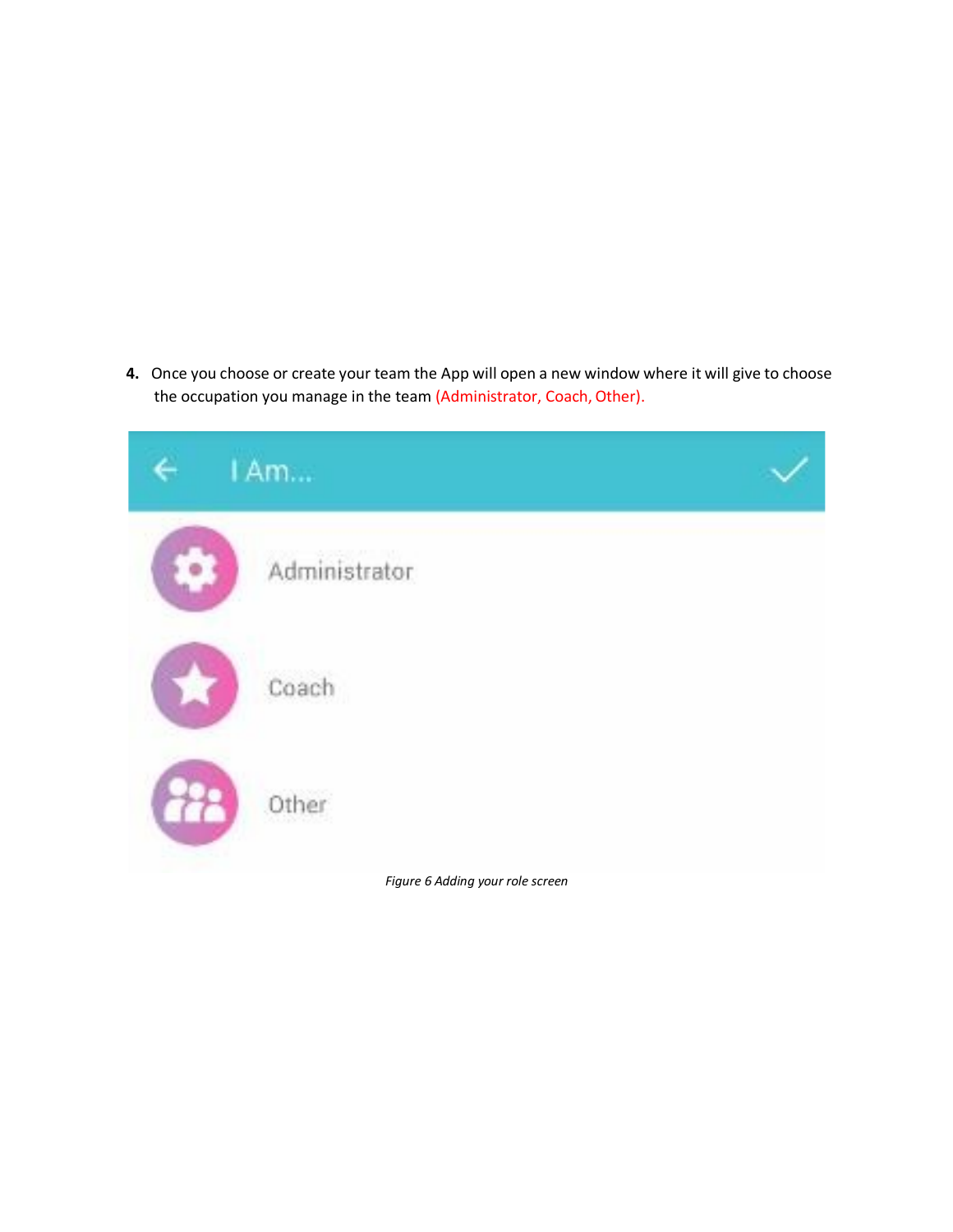### **Adding Team information**

Once your team has been created the App will automatically open a new screen showing you all existing teams you are affiliated to, or those teams created by your user profile.



*Figure 7 Select Team screen*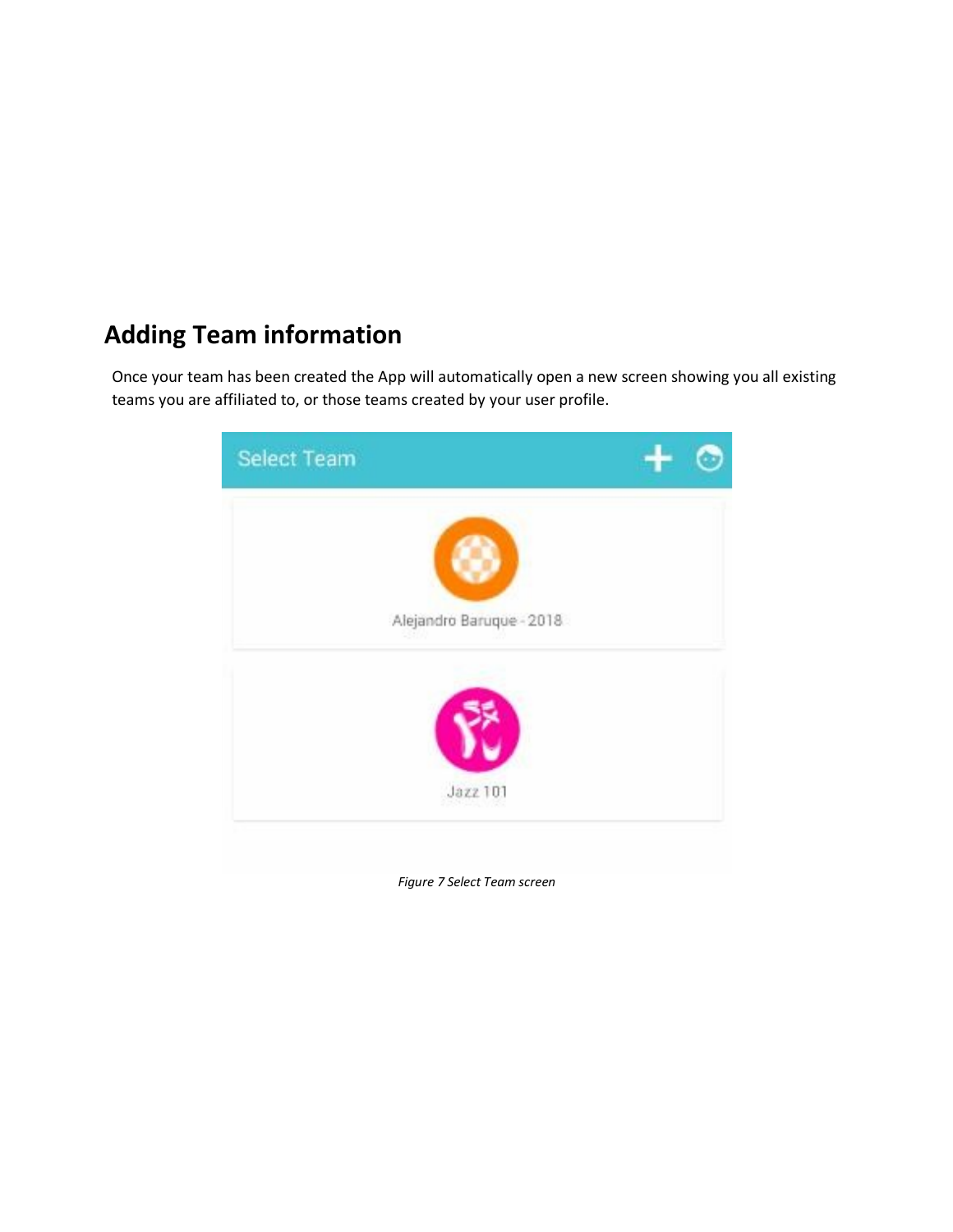#### **Tool use and App handling**

**1.** on the upper shelf of your screen you will be able to see a list icon on the left corner, by tapping on it, it will automatically open a new screen display providing you detailed information of your team for example: members, chats, events and your current positions also the feature to edit your profile picture and account.



*Figure 8 tools screen*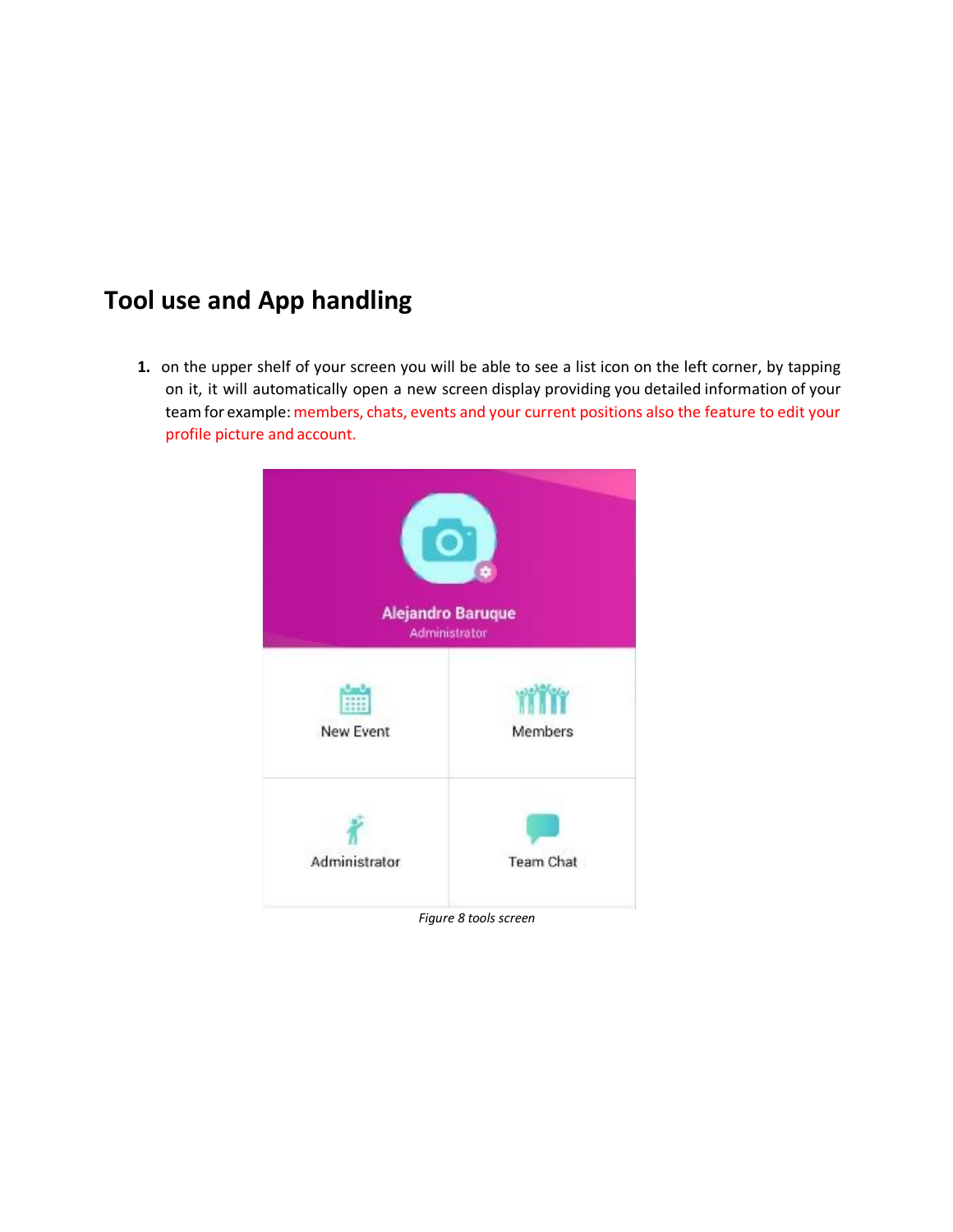**2.** By tapping on the camera icon, you will be able to upload a profile picture from your phones gallery or to take a picture of you in real time.



*Figure 9 upload picture screen*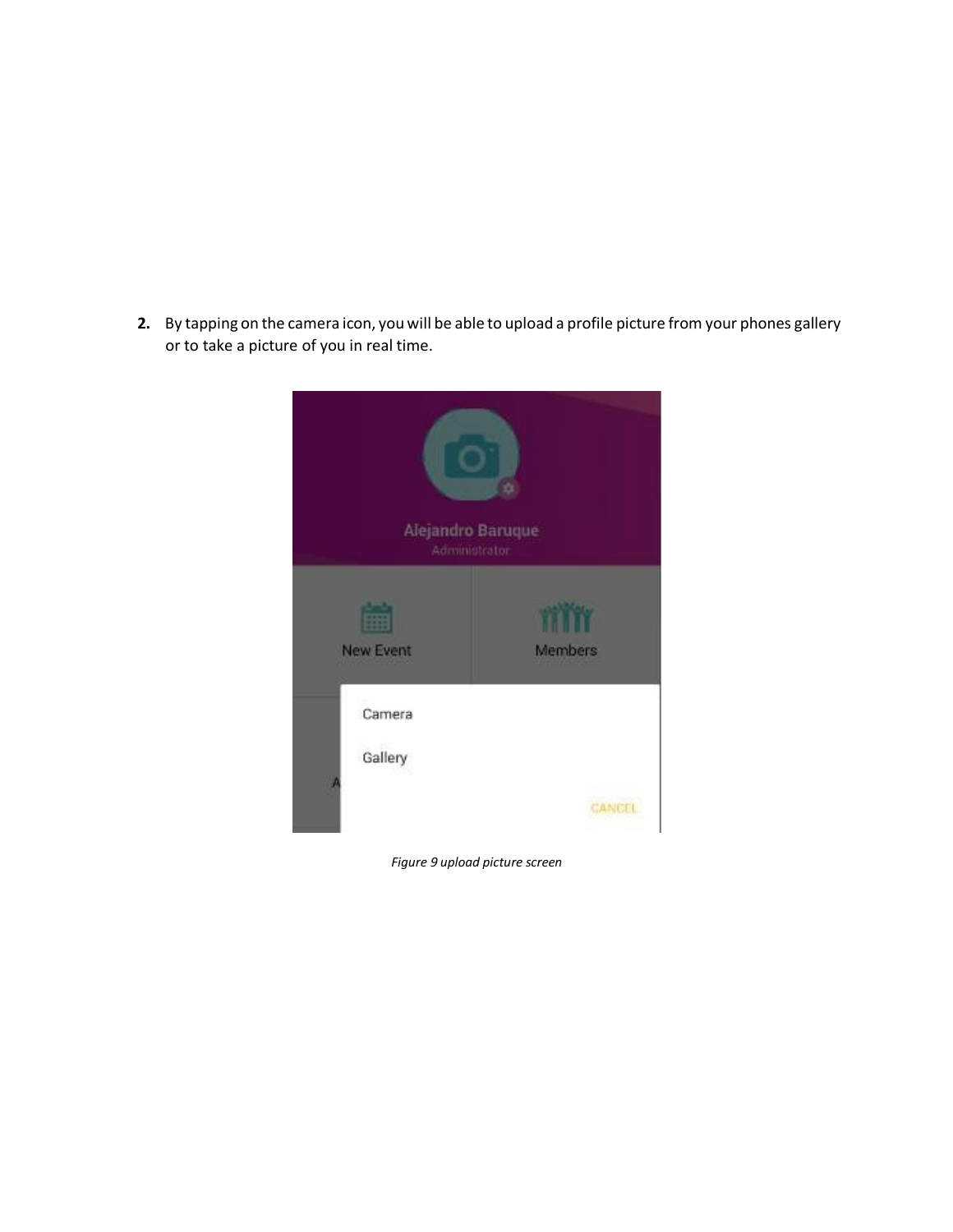**3.** By tapping on the **New Event icon** on the middle left side of your screen you will be able to create new events for example: classes or competitions.

| ð<br><b>CLASS</b> | d.<br>COMPETITION |
|-------------------|-------------------|
| Information       |                   |
| Name              |                   |
| Description       |                   |
| Start date        |                   |
| 2/12/2018         |                   |
| End date          |                   |
| 2/12/2018         |                   |
| Start time        |                   |
| 12:00 AM          |                   |
| End time          |                   |
| 12:00 AM          |                   |
| Location          |                   |

*Figure 10 create event/competition screen*

NOTE: The App will ask you to fill in the following information enable to create a class, event or competition: Name, description, start date, end date, start time, end time, location, days.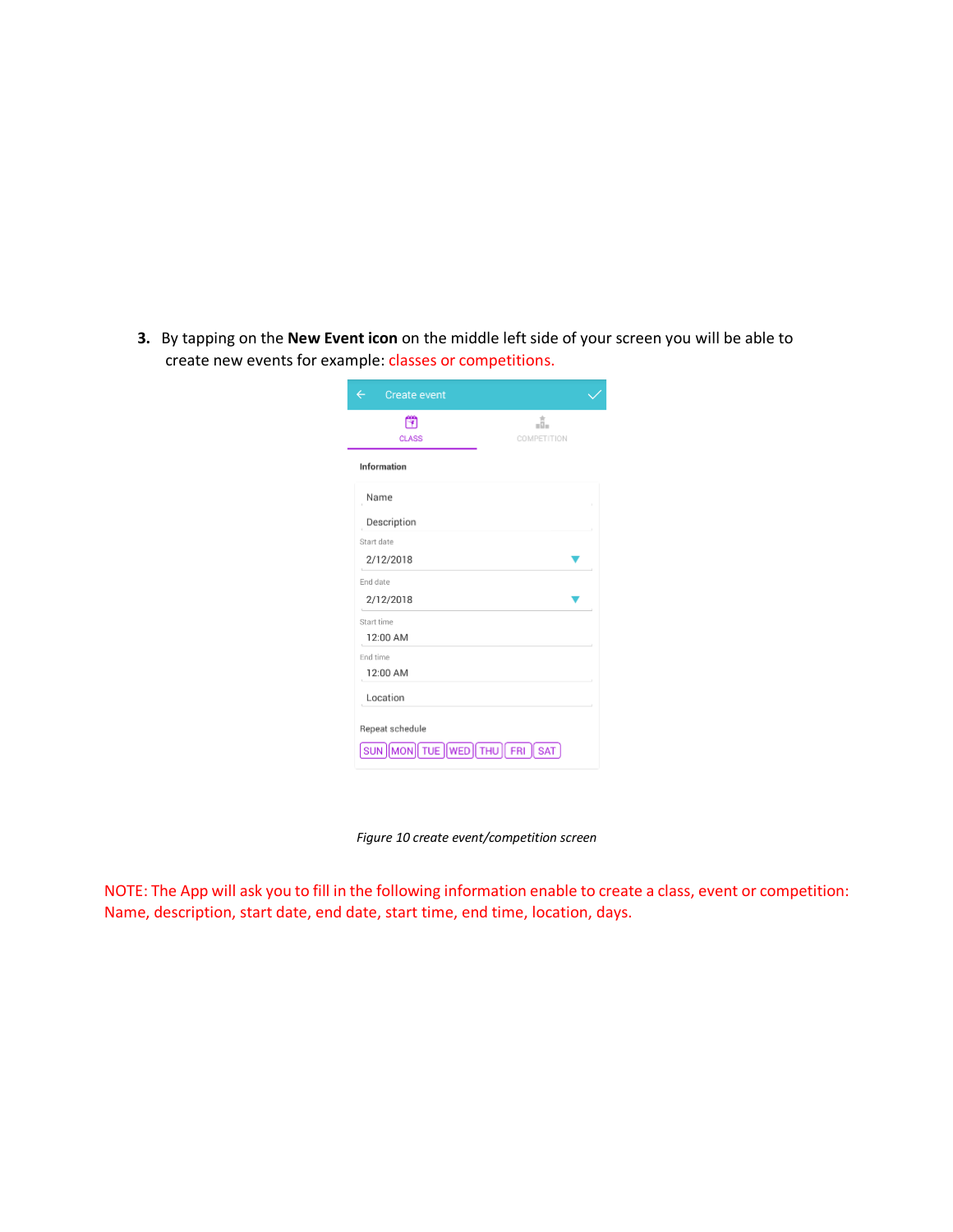**4.** By tapping the Member icon on the middle right side of your screen you will be able to invite new members to your team and view the members that are part of your teamalready.



 *Figure 11 invite members screen*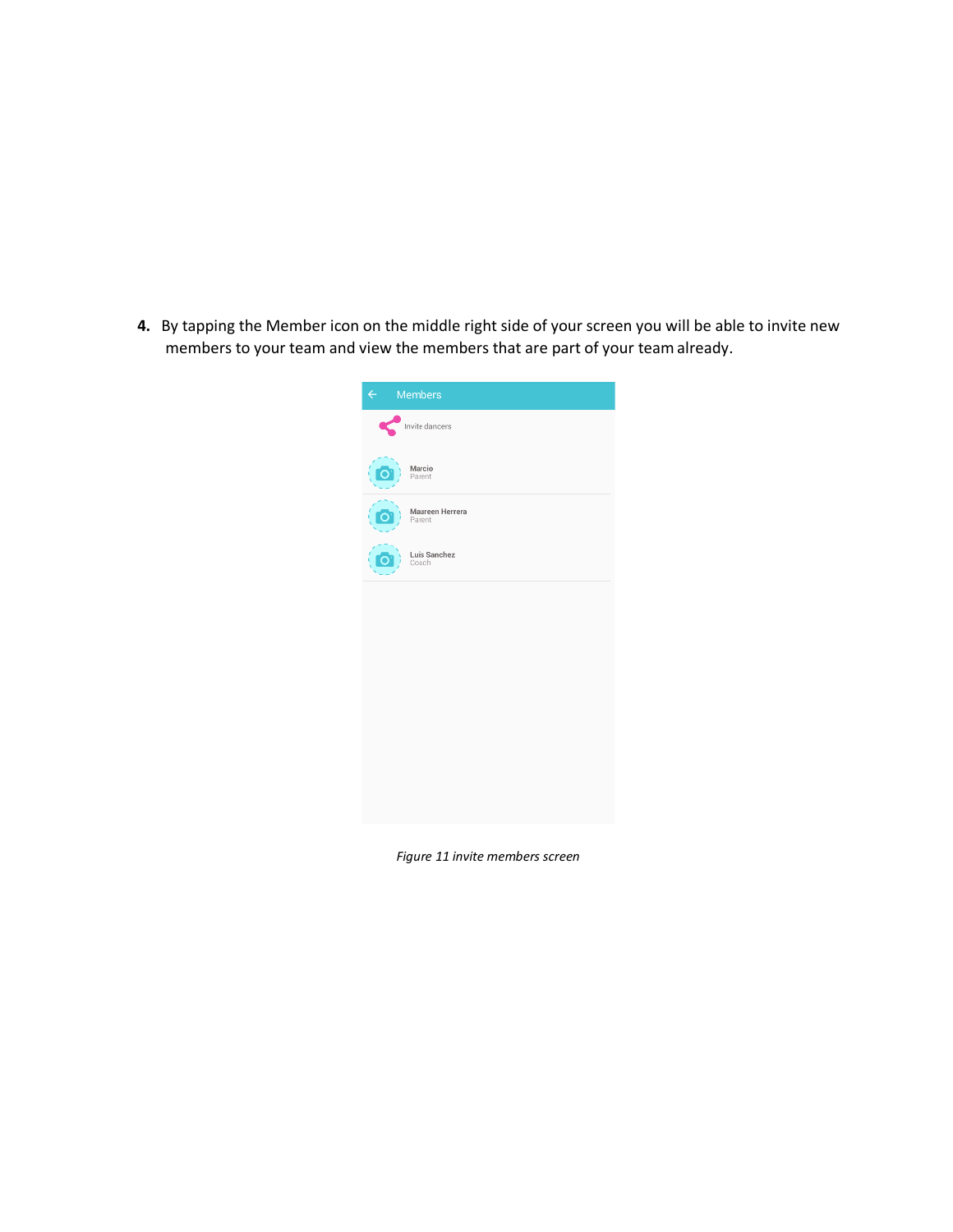**5.** By tapping the Administrator icon (this can vary depending the position you have on the team) on the low left side of your screen you will be able to view all your team members and their respective position on the team.

|   | Applications                       |  |
|---|------------------------------------|--|
| Α | Alejandro Baruque<br>Administrator |  |
|   | Maria<br>Student                   |  |

*Figure 12 team application screen*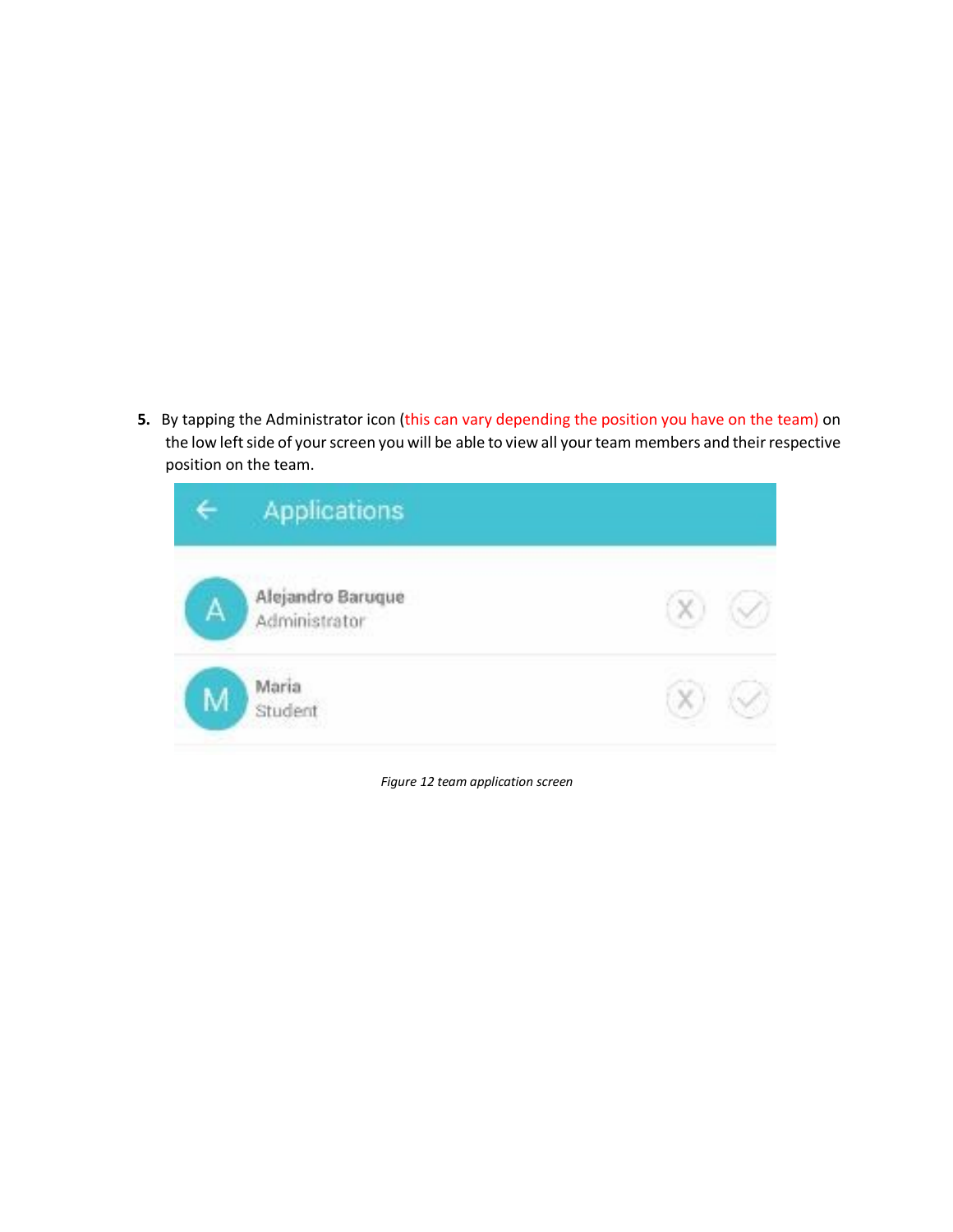**6.** By tapping on the Team Chat icon, you will be able to view and send messages to your teammates in real time chats. You can also add pictures, and voice messages.



*Figure 13 team chat screen*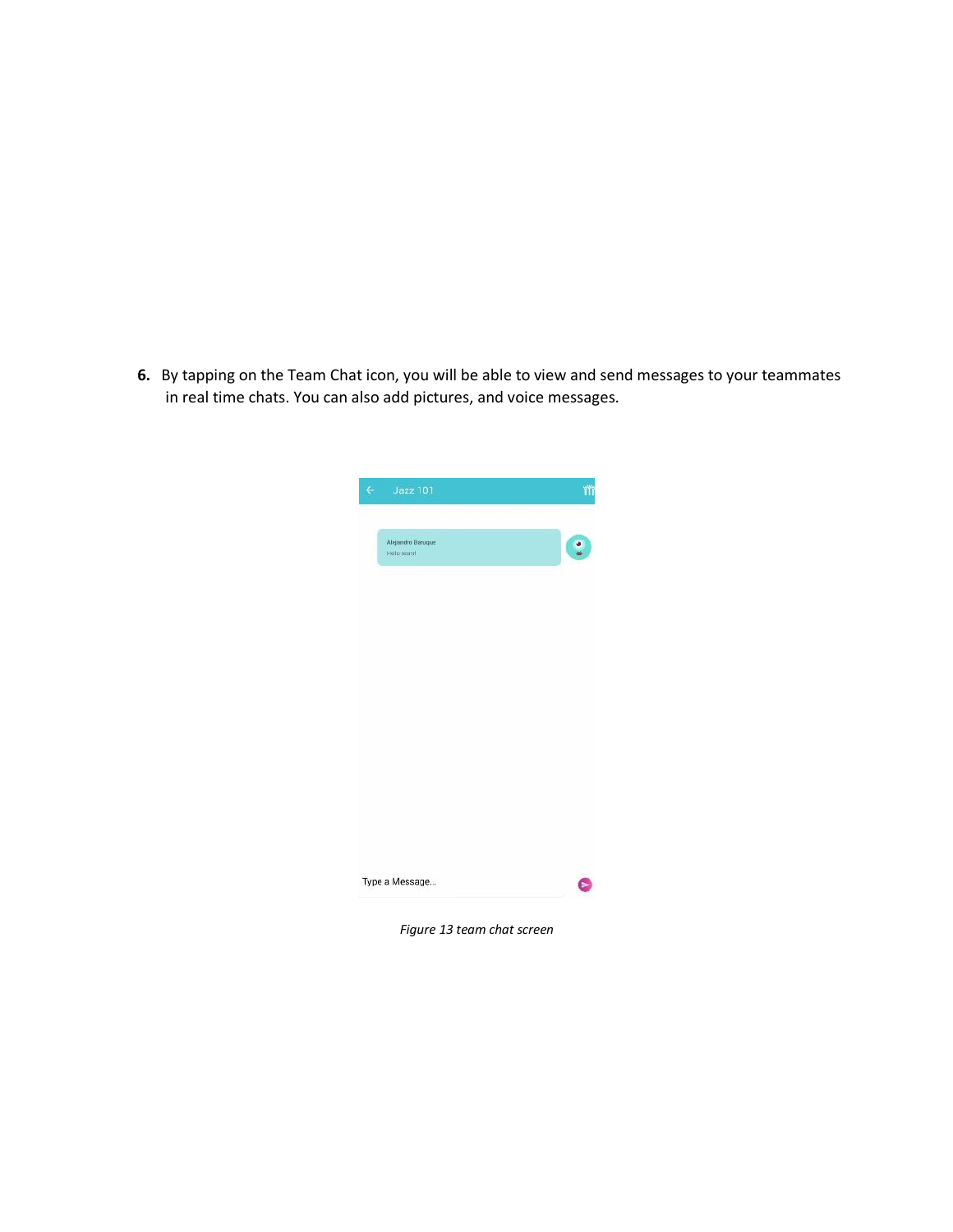#### **New events and schedules**

Once you select the team the app will automatically open a display screen where you will be able to add relevant information for example: special events and schedules.



*Figure 14 Schedule screen*